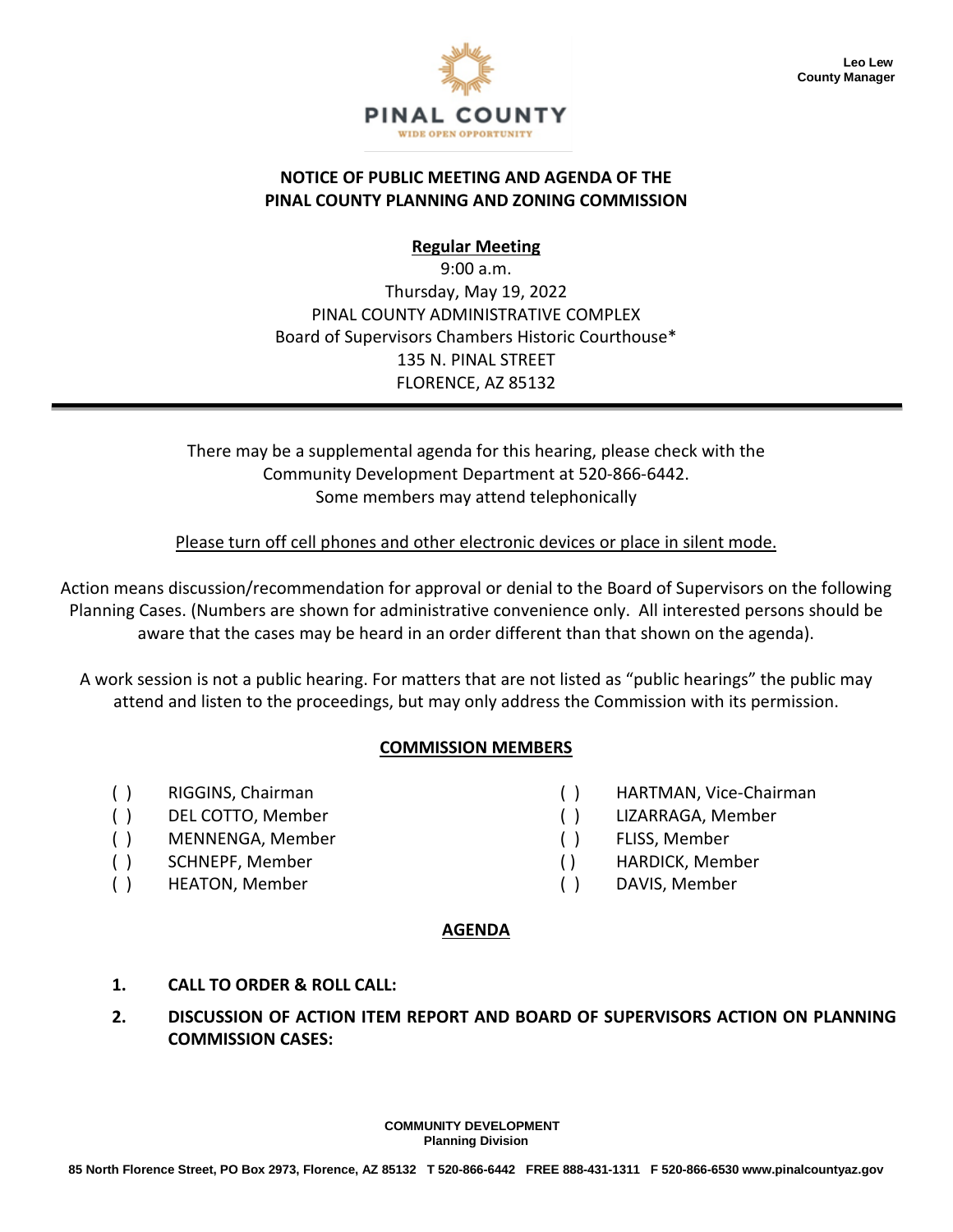### **3. PLANNING MANAGER DISCUSSION ITEMS:**

• Request for Planning and Zoning Commission Special Meeting on June 9, 2022 at 9 a.m. in the Community Development Building, Ocotillo Conference Room to Discuss Cases PZ-C-005-21 and PZ-C-001-22 only.

### **NEW CASES:**

**4. IUP-001-22 – PUBLIC HEARING/ACTION: ACTION:** Johnson-Stewart Co., landowner, Zach Schoose, applicant/agent, requesting approval of an Industrial Use Permit for a Concrete Recycling Facility 5.43± acres in the CI-2 zone **(PZ-477-76),** on parcel 102-19-004P situated in a portion of Section 31, Township 1 North, Range 8 East of G&SRB&M, tax parcel 102-19-004P, located North of W Baseline Ave & East of S Meridian Dr. in the Apache Junction Area.

## **AGENDA ITEMS 5,6,7 WILL BE DISCUSSED TOGETHER**

- **5. PZ-PA-013-21-PUBLIC HEARING/ACTION:** Hancock Communities, landowner, Sean B. Lake applicant, requesting a Non-Major Comprehensive Plan Amendment to re-designate 28.8± acres from **Suburban Neighborhood** land use designation to **Urban Transitional** land use designation to allow a higher density development, a portion of the Northwest Quarter of Section 18, Township 3 South, Range 8 East of the Gila and Salt River Meridian, Pinal County, Arizona (legal on file) tax parcel: a portion of 210-18-822, located on the south side of Hunt Highway at Stone Creek Drive, which is south of the Wal-Mart shopping center in San Tan Valley, Pinal County.
- **6. PZ-022-21-PUBLIC HEARING/ACTION:** Hancock Communities, landowner, Sean B. Lake, applicant, requesting a rezoning of 28.8± acres from **General Rural GR** zoning to **Multiple Residence MR**  zoning to allow a higher density development, a portion of the Northwest Quarter of Section 18, Township 3 South, Range 8 East of the Gila and Salt River Meridian, Pinal County, Arizona (legal on file) tax parcel: a portion of 210-18-822, located on the south side of Hunt Highway at Stone Creek Drive, which is south of the Wal-Mart shopping center in San Tan Valley, Pinal County.
- **7. PZ-PD-022-21-PUBLIC HEARING/ACTION:** Hancock Communities, landowner, Sean B. Lake, applicant, requesting of the Hancock Homes **PAD Overlay Zoning District,** on 28.8± acres, to allow for development standards for a multiple dwelling residential development, a portion of the Northwest Quarter of Section 18, Township 3 South, Range 8 East of the Gila and Salt River Meridian, Pinal County, Arizona (legal on file) tax parcel: a portion of 210-18-822, located on the south side of Hunt Highway at Stone Creek Drive, which is south of the Wal-Mart shopping center in San Tan Valley, Pinal County.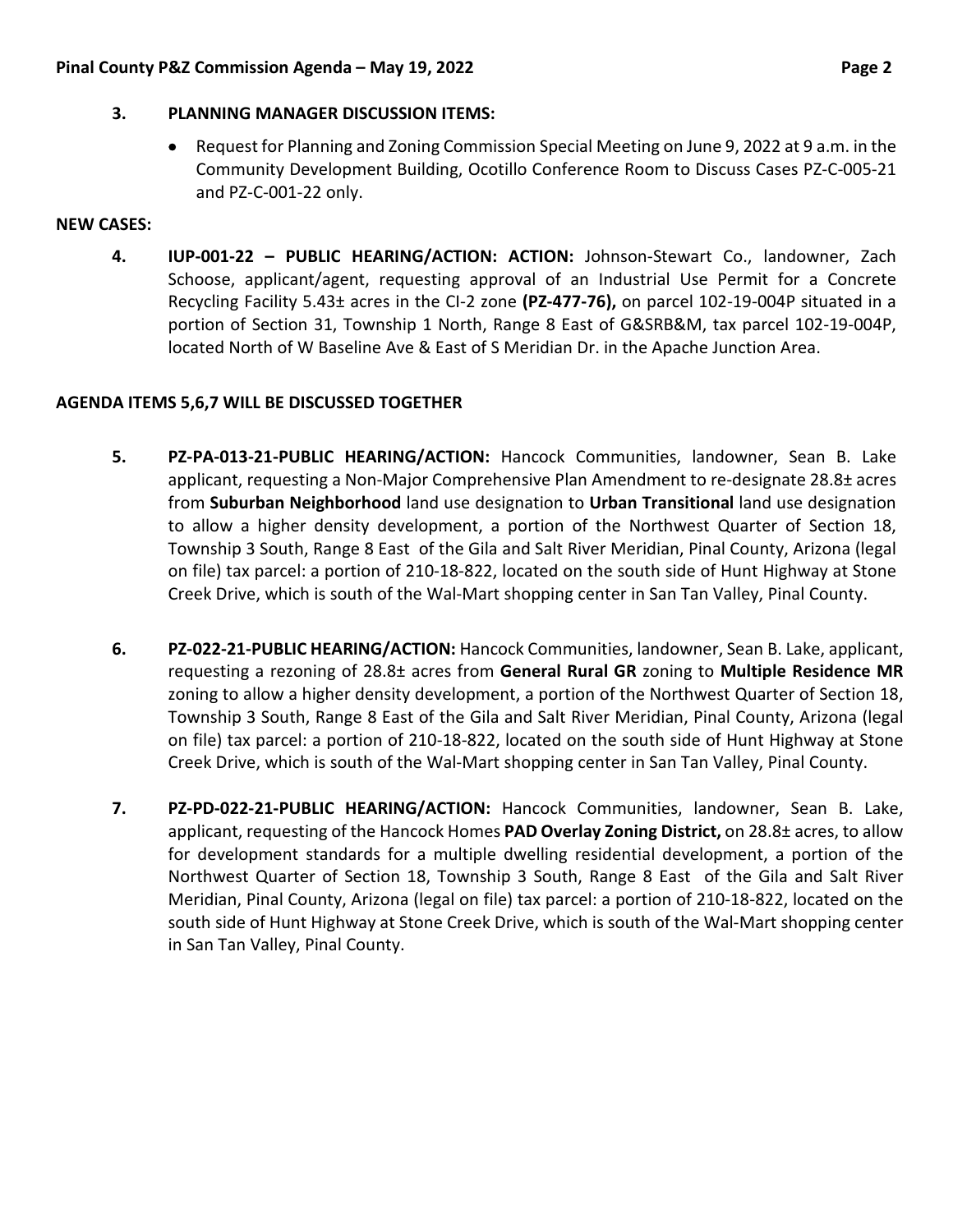#### **AGENDA ITEMS 8,9,10 WILL BE DISCUSSED TOGETHER**

- **8. PZ-PA-001-21-PUBLIC HEARING/ACTION:** Desert Wells LLC, landowner, Brian Kitchen applicant, requesting a Non-Major Comprehensive Plan Amendment to re-designate 52.3± acres from **Moderate Low Density Residential (1-3.5 du/ac)** to **High Density Residential (8-24 du/ac)** to develop standards for a higher density development, a portion of the southwest Quarter of Section 8, Township 2 South, Range 10 East of the Gila and Salt River Meridian, Pinal County, Arizona (legal on file) tax parcel: 104-30-007B, located just northwest of the Florence Junction (US 60 & AZ 79), along the south side of the US 60 in Pinal County.
- **9. PZ-001-21-PUBLIC HEARING/ACTION:** Desert Wells LLC, landowner, Brian Kitchen applicant, requesting a rezone of 52.3± acres from **General Rural (GR) to Park Model/Recreational Vehicle Park (PM/RVP-435)** Zoning District to allow a higher density development, a portion of the southwest Quarter of Section 8, Township 2 South, Range 10 East of the Gila and Salt River Meridian, Pinal County, Arizona (legal on file) tax parcel: 104-30-007B, located just northwest of the Florence Junction (US 60 & AZ 79), along the south side of the US 60 in Pinal County.
- **10. PZ-PD-001-21-PUBLIC HEARING/ACTION:** Desert Wells LLC, landowner, Brian Kitchen applicant, requesting approval of the **Neon Ranch PAD Overlay Zoning District,** on 52.3± acres, to allow for development standards to allow a higher density development, a portion of the southwest Quarter of Section 8, Township 2 South, Range 10 East of the Gila and Salt River Meridian, Pinal County, Arizona (legal on file) tax parcel: 104-30-007B, located just northwest of the Florence Junction (US 60 & AZ 79), along the south side of the US 60 in Pinal County.

### **AGENDA ITEMS 11,12, 13 WILL BE DISCUSSED TOGETHER**

**11. PZ-PA-023-21-PUBLIC HEARING/ACTION:** Brad Clough, Brookfield Holding LLC, Amarillo & Papago Investments LLP, JHC Amarillo 3 LLP, Amarillo Marketplace, LLC, owners, Jordan Rose, Rose Law Group PC, agent requesting a Non-Major Comprehensive Plan Amendment to designate 635.49± acres from **Moderate Low Density Residential (1-3.5 Du/ac)**, to **Medium Density Residential (3.5-8 du/ac)**, situated in portion of Sections 17, T05S, R03E G&SRB&M; (legal on file), Tax parcels 510-48-009D, 510-48-009F, 510-48-009J, 510-48-009K, 510-48-0350, and multiple APN's included under approved final plats for Amarillo Creek Unit 1- parcels 1 through 5, (parcel list on file), located north-west intersection of Papago Road and Green Road in Maricopa Area.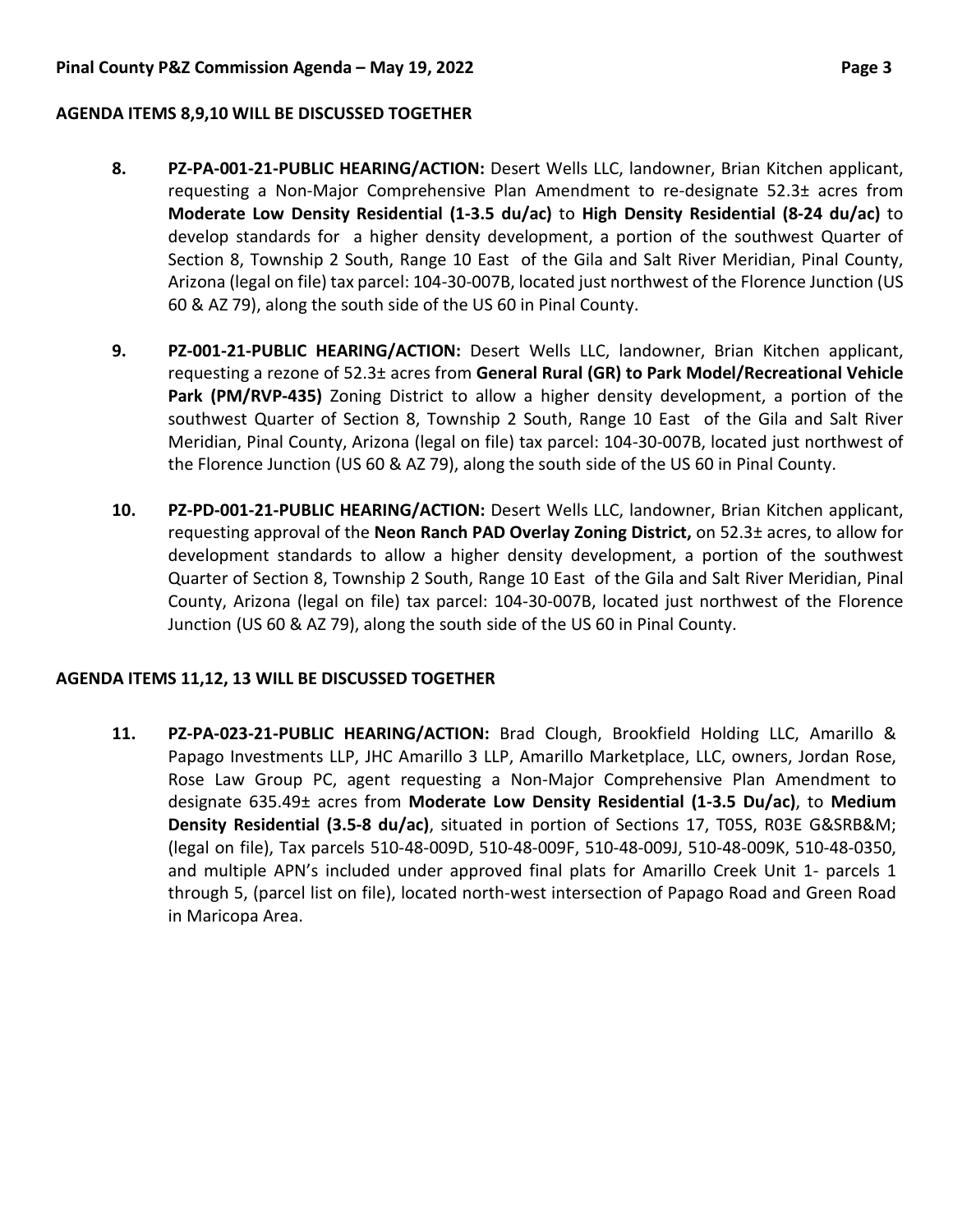#### **Pinal County P&Z Commission Agenda – May 19, 2022 Page 4**

- **12. PZ-054-21-PUBLIC HEARING/ACTION:** Brad Clough, Brookfield Holding LLC, Amarillo & Papago Investments LLP, JHC Amarillo 3 LLP, Amarillo Marketplace, LLC, owners, Jordan Rose, Rose Law Group PC, agent requesting a, approval of a rezone of 635.49± acres from **CR-3 PAD (Single Residence Zone), CB-2 PAD (General Business Zone) and CI-2 PAD (Industrial Zone)** (Case PZ-016-03, PZ-PD-016-03) to **R-7 PAD (Single Residence Zoning District), CI-2 PAD (Industrial Zone) and C-3 PAD (General Commercial Zoning District)** to allow for a total of 2,284 single family residential, that includes the approved 600 units (S-033-03) and general commercial uses; situated in portion of Sections 17, T05S, R03E G&SRB&M; (legal on file), Tax parcels 510-48-009D, 510-48-009F, 510-48-009J, 510-48-009K, 510-48-0350, and multiple APN's included under approved final plats for Amarillo Creek Unit 1- parcels 1 through 5, (parcel list on file), located north-west intersection of Papago Road and Green Road in Maricopa Area.; and
- **13. PZ-PD-054-21-PUBLIC HEARING/ACTION:** Brad Clough, Brookfield Holding LLC, Amarillo & Papago Investments LLP, JHC Amarillo 3 LLP, Amarillo Marketplace, LLC, owners, Jordan Rose, Rose Law Group PC, agent requesting approval of an amendment to Amarillo Creek **Planned Area Development (PAD) Overlay Zoning District** (Case PZ-016-03, PZ-PD-016-03), on 635.49± acres to modify the original PAD development standards and development plan, situated in portion of Sections 17, T05S, R03E G&SRB&M; (legal on file), 510-48-009D, 510-48-009F, 510-48-009J, 510- 48-009K, 510-48-0350, and multiple APN's included under approved final plats for Amarillo Creek Unit 1- parcels 1 through 5, (parcel list on file), located north-west intersection of Papago Road and Green Road in Maricopa Area.

# **AGENDA ITEMS 14, 15, 16 WILL BE DISCUSSED TOGETHER**

- **14. PZ-PA-024-21-PUBLIC HEARING/ACTION:** 44 CG, LLC landowner, La Jolla Cove Investors Inc, applicant, and Snell & Wilmer LLP – Chris Colyer, agent/representative, requesting a Non-Major Comprehensive Plan Amendment for the Pinal County Comprehensive Plan to re-designate 9.52± acres of land from **Moderate Low Density Residential** to **Medium Density Residential** land use designation, situated in the Southwest quarter of Section 13, T07S, R06E G&SRB&M, tax parcels 511-52-1180 to 511-52-1210, 511-52-1240, and 511-52-1260 to 511-52-1640 (Lots 118-120, 124, and 126-164 of Mountain View Estates Unit One, according to the plat of record in the office of the County Recorder of Pinal County, Arizona in Book 15 of Maps, Page 44.), located on Arica Road and John Jacob Astor Avenue in an area of unincorporated Casa Grande.
- **15. PZ-046-21-PUBLIC HEARING/ACTION:** 44 CG, LLC landowner, La Jolla Cove Investors Inc, applicant, and Snell & Wilmer LLP – Chris Colyer, agent/representative, requesting approval of a Planned Area Development (PAD) to rezone 9.52± acres of land, from **R-7(Single Residence)** to **R-7/PAD**, for a single family residence development; situated in the Southwest quarter of Section 13, T07S, R06E G&SRB&M, tax parcels 511-52-1180 to 511-52-1210, 511-52-1240, and 511-52-1260 to 511- 52-1640 (Lots 118-120, 124, and 126-164 of Mountain View Estates Unit One, according to the plat of record in the office of the County Recorder of Pinal County, Arizona in Book 15 of Maps, Page 44.), located on Arica Road and John Jacob Astor Avenue in an area of unincorporated Casa Grande.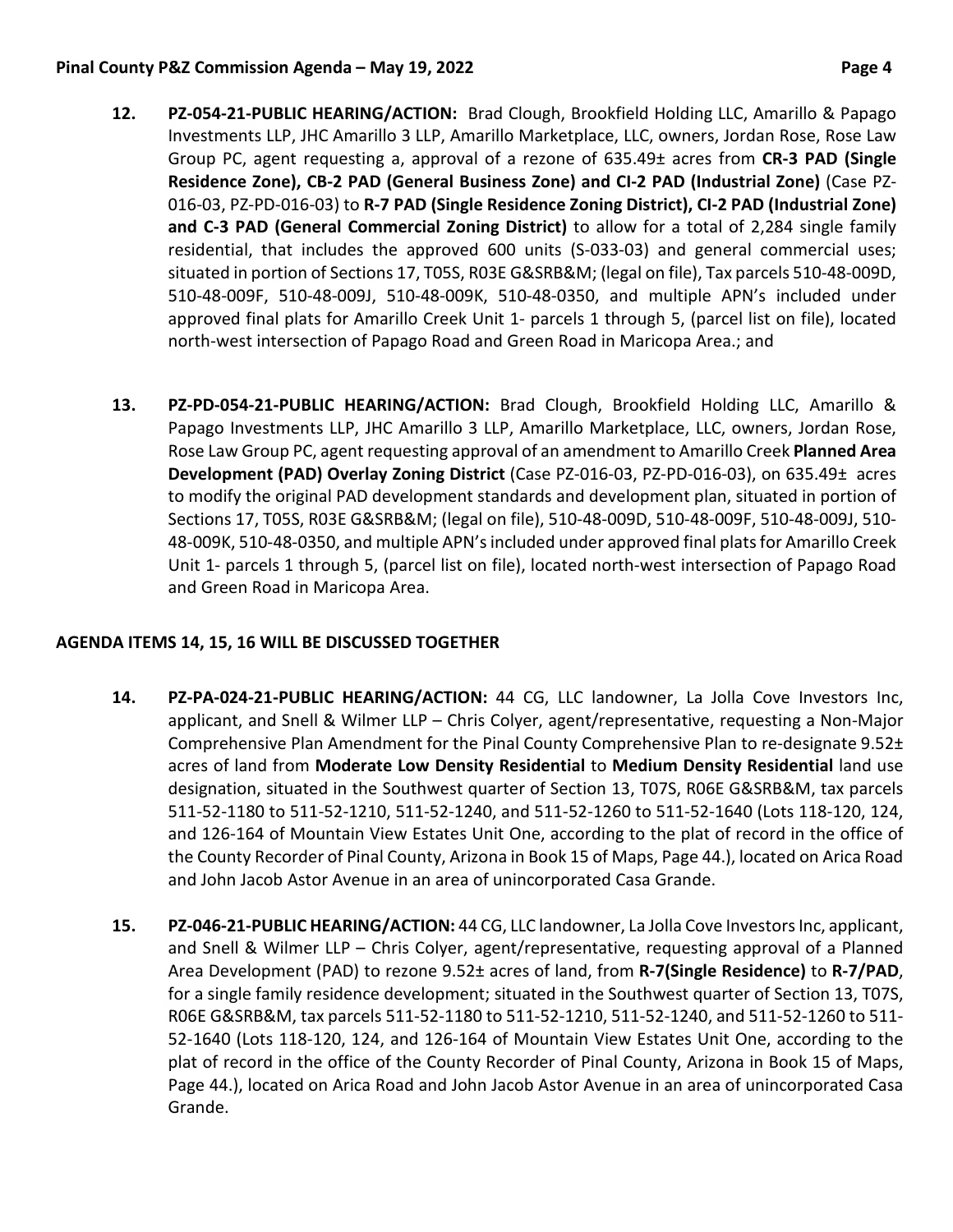### **Pinal County P&Z Commission Agenda – May 19, 2022 Page 5**

**16. PZ-PD-046-21-PUBLIC HEARING/ACTION:** 44 CG, LLC landowner, La Jolla Cove Investors Inc, applicant, and Snell & Wilmer LLP – Chris Colyer, agent/representative, requesting approval of a Planned Area Development (PAD) to rezone 9.52± acres of land, from **R-7(Single Residence)** to **R-7/PAD**, for a single family residence development; situated in the Southwest quarter of Section 13, T07S, R06E G&SRB&M, tax parcels 511-52-1180 to 511-52-1210, 511-52-1240, and 511-52- 1260 to 511-52-1640 (Lots 118-120, 124, and 126-164 of Mountain View Estates Unit One, according to the plat of record in the office of the County Recorder of Pinal County, Arizona in Book 15 of Maps, Page 44.), located on Arica Road and John Jacob Astor Avenue in an area of unincorporated Casa Grande.

# **AGENDA ITEMS 17, 18 WILL BE DISCUSSED TOGETHER:**

- **17. PZ-001-22 – PUBLIC HEARING/ACTION:** El Dorado Bella Vista LLC, landowner, Vickey Morris/ Lennar Homes, applicant, and Greg Davis/lplan Consulting, agent/representative, requesting approval of a rezoning from **CR-3 (Single Residence Zone) (PZ-012-11) to MD, (Mixed Dwelling Zoning District)**, to allow a single family attached residence development on 35± acres of land**,** situated in a portion of the of the East Half of Section 9 and the West Half of Section 10, Township 3 South, Range 8 East of the Gila and Salt River Meridian, Pinal County, Arizona, tax parcels 210-10-002D & 210-09-004; located in San Tan Valley, about 3.3 miles east of West Hunt Highway, and one mile north of Bella Vista Road, in Pinal County.
- **18. PZ-PD-001-22 – PUBLIC HEARING/ACTION:** El Dorado Bella Vista LLC, landowner, Vickey Morris/ Lennar Homes, applicant, and Greg Davis/lplan Consulting, agent/representative, requesting approval of an **amendment to the Bella Vista Farms Planned Area Development (PAD) (PZ-PD-012-11),**to modify the PAD zoning from **CR-3/PAD** to **MD/PAD** and allow a single family attached residence development on 35± acres of land, situated in a portion of the of the East Half of Section 9 and the West Half OF Section 10, Township 3 South, Range 8 East of the Gila and Salt River Meridian, Pinal County, Arizona, tax parcels 210-10-002D & 210-09-004; located in San Tan Valley, about 3.3 miles east of West Hunt Highway, and one mile north of Bella Vista Road, in Pinal County.

# **TENTATIVE PLATS:**

**19. S-054-21:** Wales Ranches LLLP, landowner, Ashton Woods Arizona, LLC/Mari Flynn, applicant, Matt Olsen, CVL Consultants, agent/representative, requesting approval of a tentative plat for Wales Ranches Unit 3, lots 1- 489, on 119.67± acres in the R-7/PAD **(PZ-003-19, PZ-PD-003-19)** zone; situated within portions of Section 28, Township 2 South, Range 8 East, of the Gila and Salt River Meridian, Pinal County, Arizona, portions of tax parcels 10422007C and 10422007L, located on the east side of Schnepf Road and south of the Queen Creek Wash, in Pinal County, AZ.